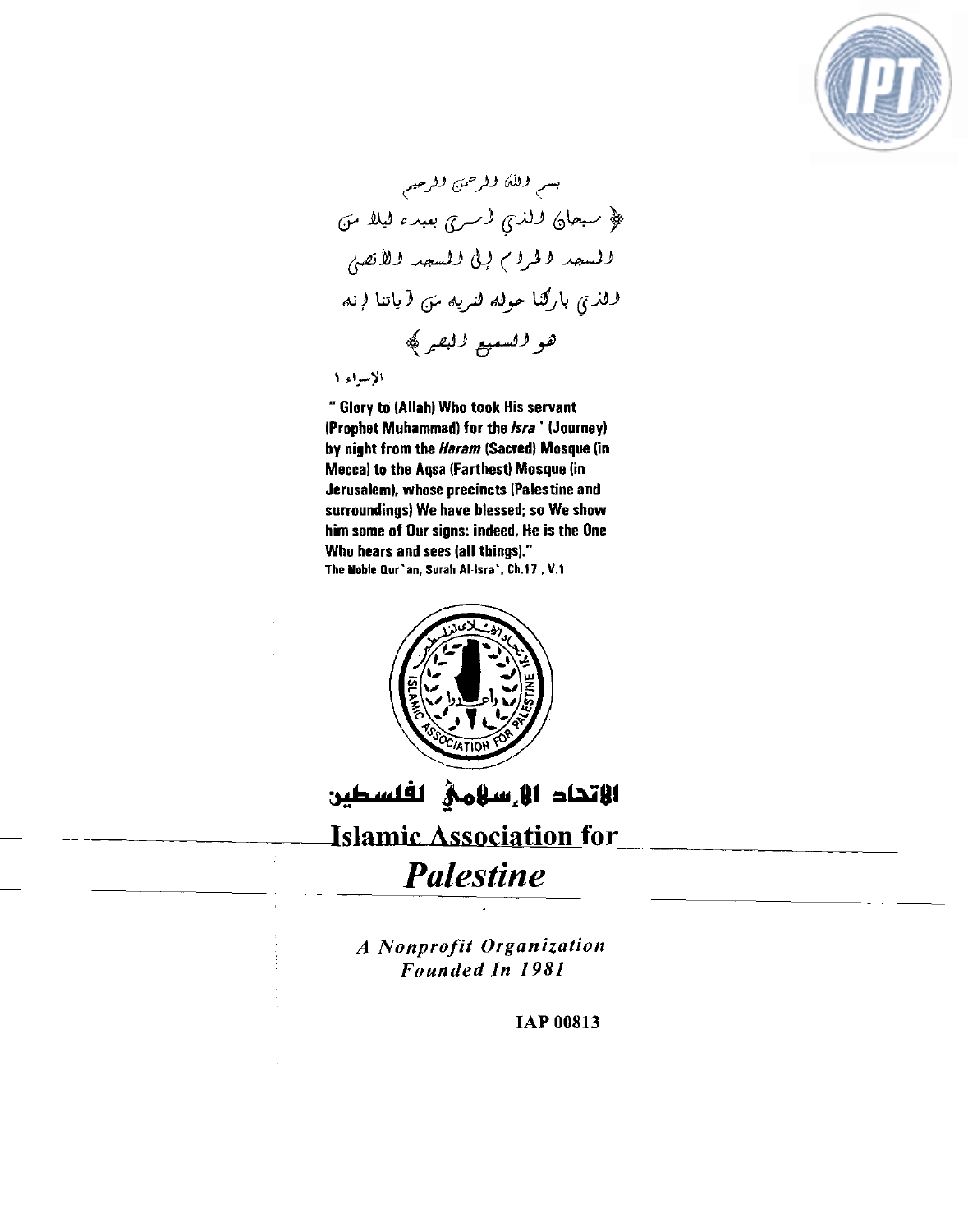### **IAP MISSION**

**The IAP is dedicated to advancing a just and comprehensive solution to the cause of Palestine.** 

#### **IAP STRUCTURE**

The IAP is a membership-based national grass roots organization that is open to all American Muslim, Arab and Palestinian men and women, who agree with the IAP's goals and principles.

The IAP has tens of regional offices, local chapters and representatives around the country.

The IAP is run by an elected national *Shura* Council of 10 directors and an Executive Committee that includes a President, General Secretary, Branches' Director and Publications' Director. A number of staffers work in the IAP's regional and national offices.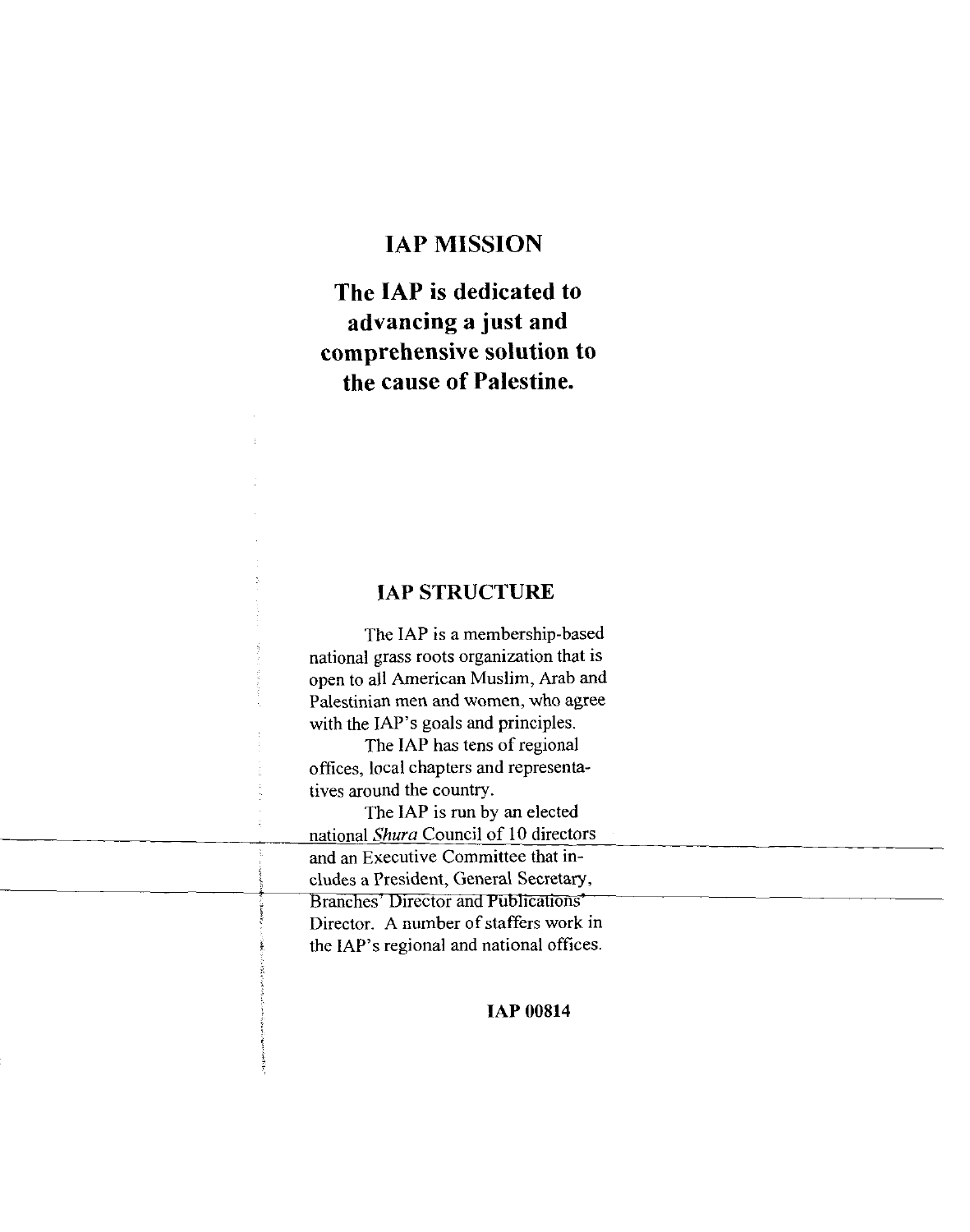## **he** of the <u>IAP Volunteers</u> by helping in the following areas:

 $\ddot{\phantom{0}}$ 

- Helping in the Branch's Activities in my city (or Forming One)
- Fundraising
- Education and Public Awareness Efforts<br>Political and Media Activities
- 
- Writing for the  $\frac{1}{2}$  aytona or Muslim World Monitor
- **LAP 00815** Public Relations and Dialogue
- Community Programs
- Speakers Bureau
	- Other

| For Office Use Only              |  |  |
|----------------------------------|--|--|
| <b>Membership Dues Received:</b> |  |  |
| $\text{Cash}$ $\text{Check}$ #   |  |  |
| <b>Donation</b> Received:        |  |  |
| Amount \$                        |  |  |
| Membership ID#                   |  |  |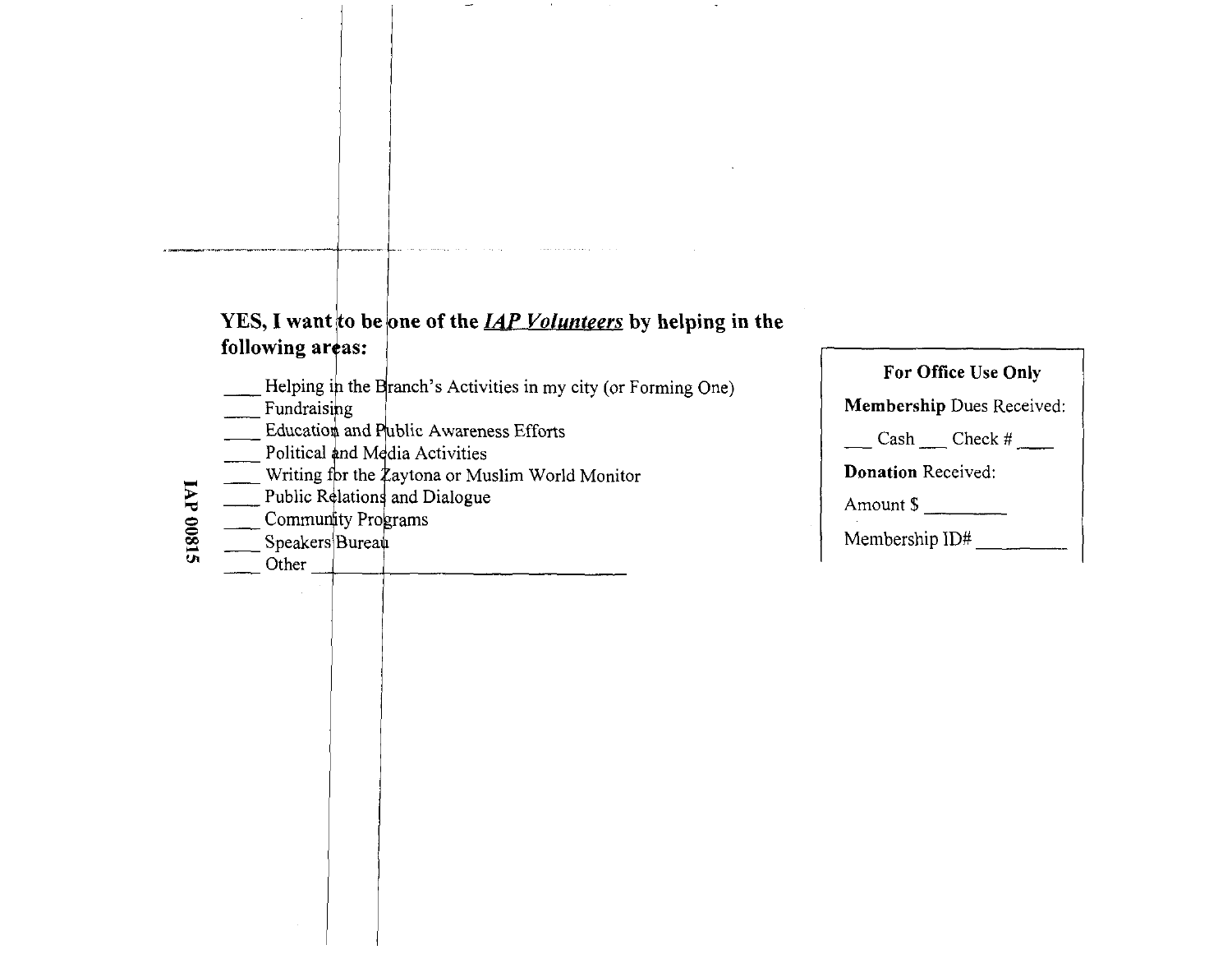## **INFORMATION & MEMBERSHIP FORM**<br>Islamic Association for Palestine

| (YES) I want to be on the FREE " <i>IAP Contact Lists</i> ".<br>(NO)<br>(for important updates, events, invitations,  etc.)                                                 | YES, I would like to be an IAP Member.                                                                  |                               |
|-----------------------------------------------------------------------------------------------------------------------------------------------------------------------------|---------------------------------------------------------------------------------------------------------|-------------------------------|
| Name(s): $\qquad \qquad$<br>Fax: E-Mail:<br>I would like to help The IAP Accomplish its goals through a one-time Donation:<br>\$50<br>$$100$ $$250$ $$500$ $$1000$ Other \$ | Choose type of membership (one year):<br>Individual<br>Family<br>Student/Limited Indome<br>Organization | \$30<br>\$50<br>\$20<br>\$100 |
|                                                                                                                                                                             |                                                                                                         |                               |

# w **3 0**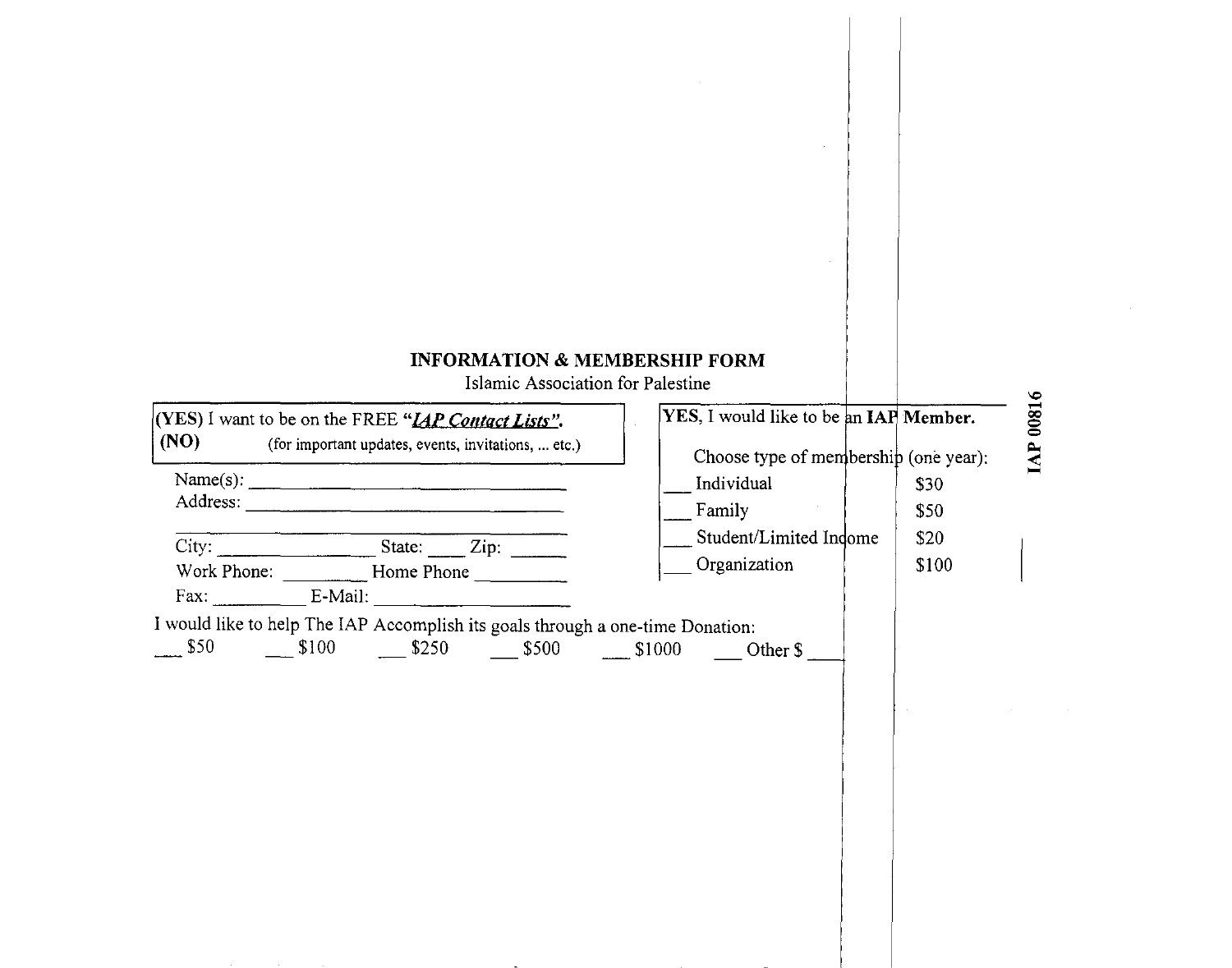#### **IAP OBJECTIVES**

1. Presenting a Religious and Historical perspectives on Palestine. Palestine is the land of Jerusalem and the Al-Aqsa Mosque: the second house of worship to be built on earth -40 years after the *Qa'ba* in Mecca-, the first *Qiblah* (prayer direction) for Muslims, the third Holy Shrine and the prophet Muhammad's *Isra` and Mi'raj* (journey and ascension) stage between Mecca and the heavens. Palestine was the birth-place of Jesus Christ. Father of Prophets, Abraham, who was welcomed by the Canaanites (the old Palestinians) when he emigrated from Ur, Iraq to their historical land, was promised by God to make the Holy Land inherited not by a chosen people, but by the good believers regardless of their race or ethnicity. All true believers are obliged to keep Palestine free, open and ruled with justice. **IAP ORJECTIVES**<br> **Presenting a Melgions and Histori-**<br> **Presenting a Melgions and Histori-**<br> **Resenting a Melgions in Palestine.** Palestine<br>
the second bound of version five the second bound of the second bound of<br> *Let* 

2. Educating people about the Palestinian issue. The Israeli occupation of Palestine has led to injustice and oppression **<sup>I</sup>**for the Palestinians, and instability and troubles throughout the region. Real peace can not be established unless all kinds of occupation are ended, all the Palestinians in exile are allowed a return to their homeland, the illegal Jewish setand ruled by its legitimate owners, the Palestinians, and freedom and democracy are established for all.

I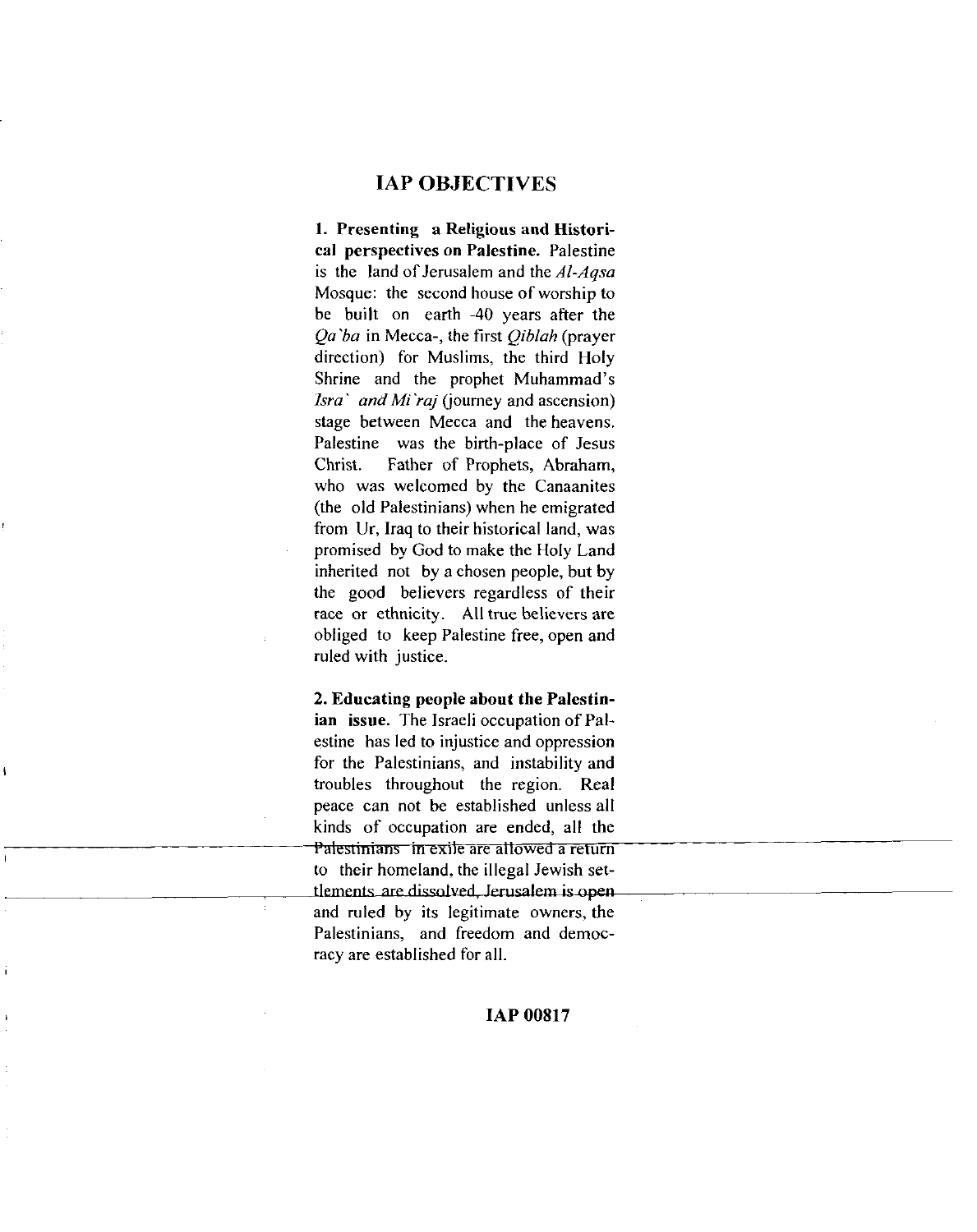3. Rallying efforts in support of the true solution to the Palestinian problem. American Muslims, Arabs and Palestinians as well as the general American population have a great responsibility and important role in promoting a just and unbiased position toward the Israeli occupation and in exposing the dangers of unconditional foreign aid to Israel.

4. Sustaining the Palestinian American community. Palestinian-Americans need remedies to many social, cultural and second-generation identity challenges they are facing in the American society.

5. Empowering the Muslim and Arab communities in America and promoting their global issues. American Muslims and Arabs need to strengthen their economic and political status, undertake an active role in making the American public policies and fighting the discrimination, stereotyping and defamation acts against them. Supporting Muslim and Arab issues around the world is necessary for embodying the one *Ummah* (nation) principle.

#### **IAP AREAS OF ACTIVITIES**

#### Education and Public Awareness

IAP organizes conventions. festivals, lectures, seminars, debates, dialogues, exhibitions, Friday sermon tours, and Ramadan campaign. It also provides specialized literature and audio-visual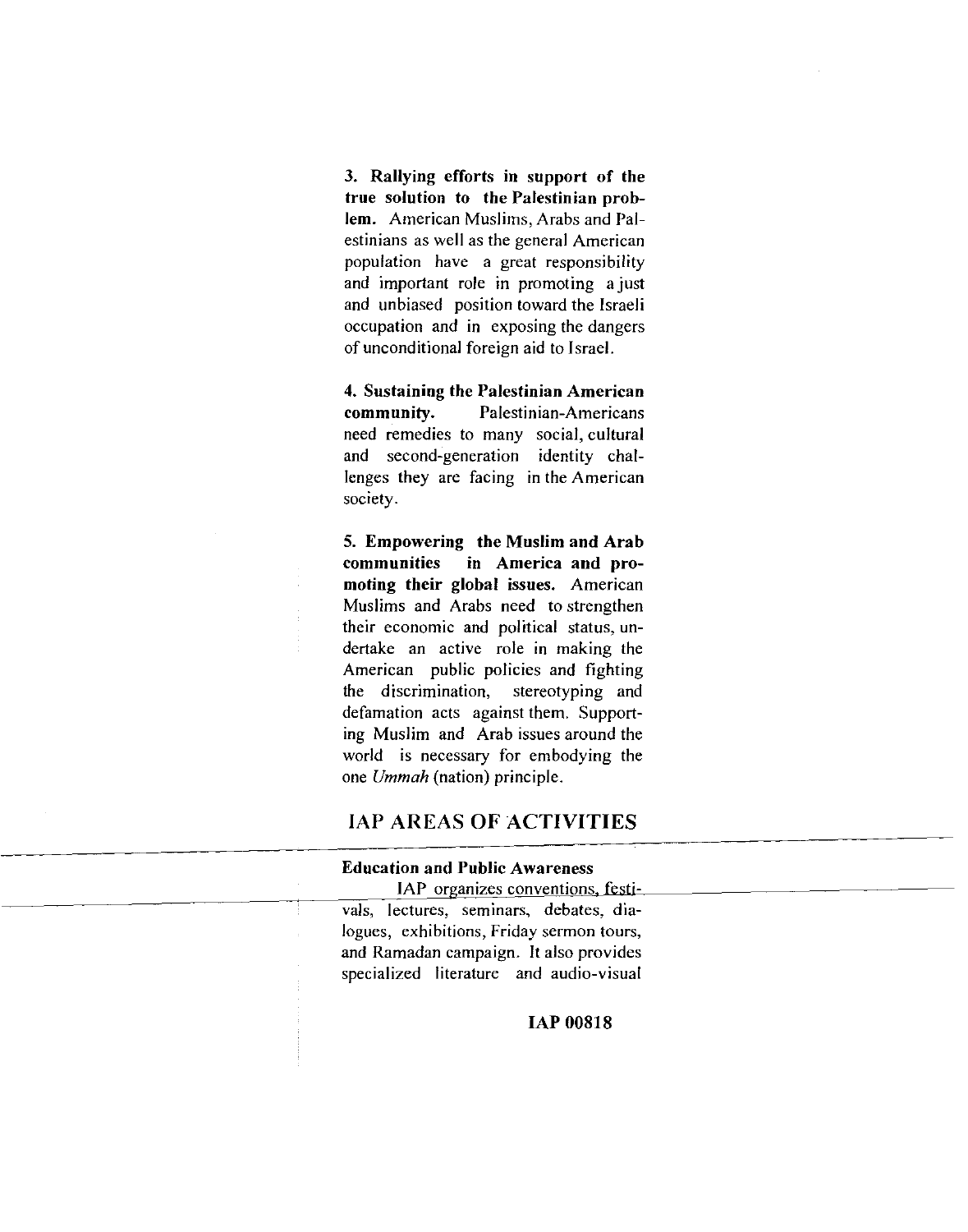materials. The IAP disseminates information through its home page on the Inter Net and through the computerized group-faxing system.

#### Political and Media Work

The IAP issues public statements, action alerts, press releases and articles . It organizes demonstrations, press conferences, protest telegrams and petitions drives. The IAP lobbies political leaders, works in coalitions and encourages voter registration and election participation.

#### Publications

The IAP publishes the AI-Zaytona (in Arabic) and the Muslim World Monitor newspapers and other special publications.

#### Public Relations and Dialogue

The IAP builds strong bridges with various Muslim, Arab, Palestinian and other American groups through its activities and contacts with community centers, mosques, churches, the media, civil and human rights institutions, intellectuals and officials.

#### Community Programs

The IAP conducts recreational camps, picnics and Eid folklore parties. It facilitates social and educational activities, and special programs for youth and women. It also trains Muslim activists, leaders and youth in effective lead ership and public relations. The IAP undertakes studies of importance to the community and makes the information available for everybody.